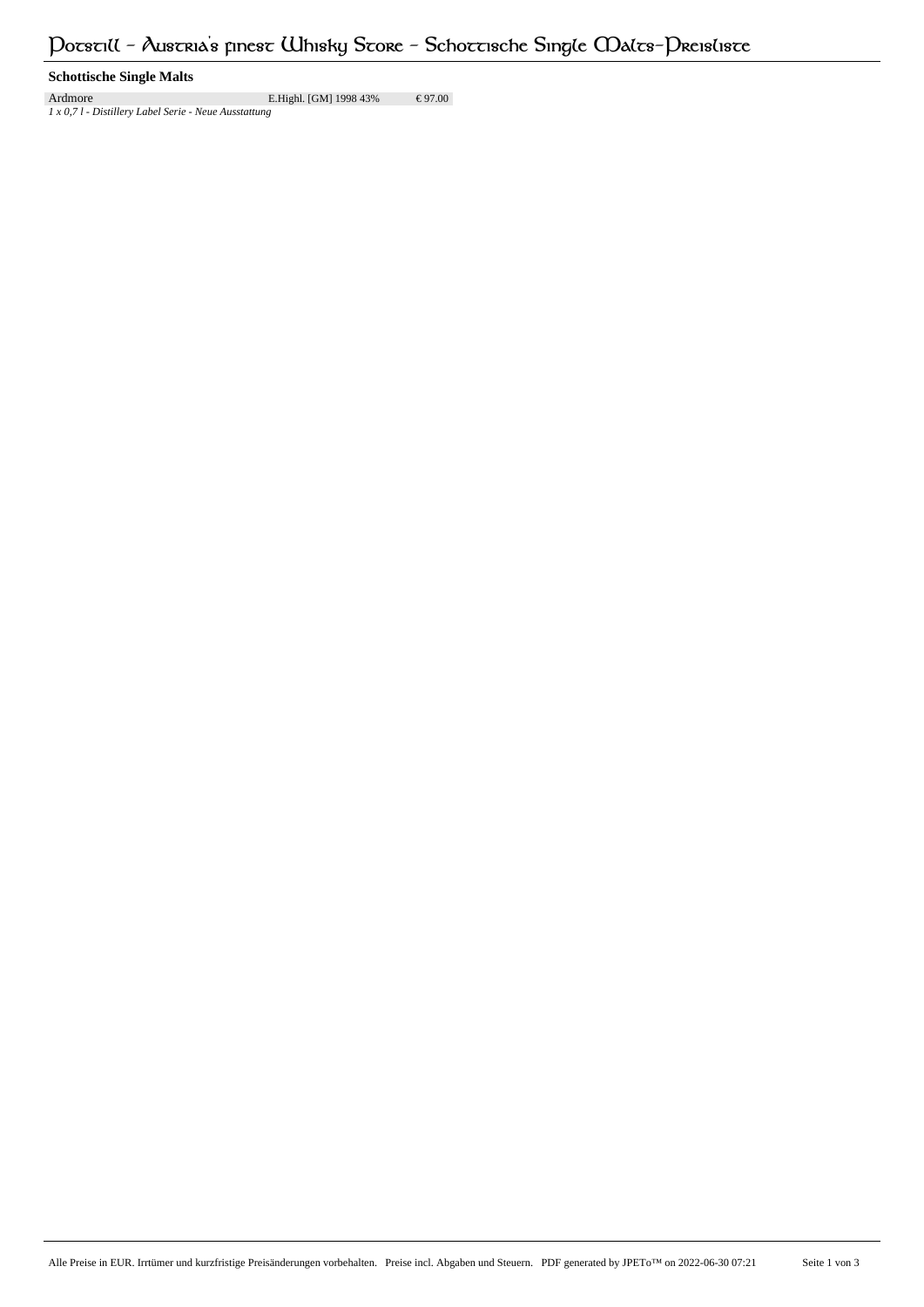*\*:... neu im Programm*

*†:... nur Reststücke erhältlich (max. 1 pro Kunde)*

*@:... nur über Onlinebestellung*

## **Abfüller**

| [AD]       | Adelphi                         | [Hunter]    | Hunter Laing                           | [Navy]    | Navy Island Rum Company            |
|------------|---------------------------------|-------------|----------------------------------------|-----------|------------------------------------|
| [Alch]     | Alchemist                       | [JWWW]      | Jack Wiebers Whisky World              | [OA]      | Offizielle Abfüllung               |
| [Avalon]   | Avalon Group                    | [LG]        | <b>Liquid Gold Enterprises</b>         | [Peer]    | Peerless Coll.                     |
| [Berry]    | Berry Brothers & Rudd           | [Lom]       | Lombard Brands Ltd.                    | [pot]     | Potstill [Pot]                     |
| [Black]    | Blackadder                      | [lost]      | Lost Distillery Company                | [pràban]  | PRàBAN - The Gaelic Whisky Coll.   |
| [Cad]      | Cadenhead's                     | [MA]        | James Mac Arthur                       | [RedCask] | <b>Red Cask</b>                    |
| [CàrnMòr]  | Càrn Mòr                        | [MacG]      | Mac Gibbon's                           | [SB]      | The Single Barrel Coll.            |
| [Creative] | The Creative Whisky Company Ltd | [MacKill]   | MacKillop's Choice                     | [SD]      | <b>Speciality Drinks</b>           |
| [Deer]     | Deerstalker                     | [MaltM]     | The Maltman - Meadowside               | [Sig.]    | Signatory                          |
| [Dewar]    | Dewar - Rattray                 | [McCallu]   | House of McCallum                      | [SLC]     | Scottish Liqueur Centre            |
|            |                                 | m]          |                                        |           |                                    |
| [DL]       | Douglas Laing                   | [MD]        | Murray McDavid                         | [u.s.]    | Ultimative Sel. - van Wees         |
| [DT]       | Duncan Taylor                   | [MdW]       | La Maison du Whisky - France           | [VIN]     | The Vintage Malt Whisky Company    |
| [Forum]    | Forum Bottlings                 | [ML]        | Ian MacLeod                            | [Wemyss]  | <b>Wemyss Malts</b>                |
| [Galore]   | Whisky Galore                   | [Montg]     | Montgomeries Rare Select Malt Coll.    | [west     | West Indies Rum and Cane Merchants |
|            |                                 |             |                                        | indies]   |                                    |
| [GM]       | Gordon & MacPhail               | $[$ MSW $]$ | Morrison Scotch Whisky Distillers Ltd. | [WM]      | Wilson & Morgan                    |
| [GP]       | Gillespie & Partners            | [MWB]       | La Maison du Whisky Belgique           |           |                                    |
| [Hart]     | <b>Hart Brothers</b>            | [MWC]       | The Malt Whisky Company                |           |                                    |

# **Herkunft**

| Ant       | Karibik > Antigua                          | Harris   | $Schottland > Isle$ of Harris               | Northern    | $GroBbritannien \rightarrow Nordirland$     |
|-----------|--------------------------------------------|----------|---------------------------------------------|-------------|---------------------------------------------|
|           |                                            |          |                                             | Ireland     |                                             |
| Arran     | $Schottland \rightarrow Isle$ of Arran     | Highl.   | $Schottland \rightarrow Highlands$          | <b>NZL</b>  | $O$ zeanien > Neuseeland                    |
| Bah       | Karibik > Bahamas                          | Ind      | World Whisky > Indien                       | <b>OÖ</b>   | $Österreich \rightarrow Oberösterreich$     |
| Br.Guyana | Karibik > British Guyana                   | Ind.     | Nordamerika > Indiana                       | Oreg.       | Nordamerika > Oregon                        |
| Cal.      | Nordamerika > Kalifornien                  | India    | $Asim$ > Indien                             | Orkn.       | Schottland > Orkney Islands                 |
| Camp.     | Schottland > Campbeltown                   | Islay    | Schottland $>$ Isle of Islay                | S.Highl.    | $Schottland \rightarrow Southern$ Highlands |
| Can       | Nordamerika > Kanada                       | Jura     | Schottland $>$ Isle of Jura                 | Shet.       | Schottland > Shetlands                      |
| Co.Antrim | Nordirland > County Antrim                 | Kent.    | Nordamerika > Kentucky                      | Skye        | Schottland > Isle of Skye                   |
| Col.      | Nordamerika > Colorado                     | Lewis    | $Schottland \rightarrow Isle of Lewis$      | Spey        | $Schottland \rightarrow Speyside$           |
| Cuba      | Karibik > Kuba                             | Lowl.    | $Schottland \rightarrow Lowlands$           | Tenn.       | Nordamerika > Tennessee                     |
| DomRep    | Karibik > Dominikanische Republik          | Mull     | $Schottland \rightarrow Isle$ of Mull       | Trin/Tobago | Karibik > Trinidad / Tobago                 |
| E.Highl.  | $Schottland \rightarrow Eastern Highlands$ | N.Highl. | $Schottland \rightarrow Northern Highlands$ | Virg.       | Nordamerika > Virginia                      |
| El Salv   | Karibik > El Salvador                      | Nica     | Karibik > Nicaragua                         | W.Highl.    | Schottland > Western Highlands              |
| Guadel.   | $Karibik$ > Guadeloupe                     | ΝÖ       | $Österreich \rightarrow Niederösterreich$   | Wal         | $Wales \rightarrow Wales$                   |